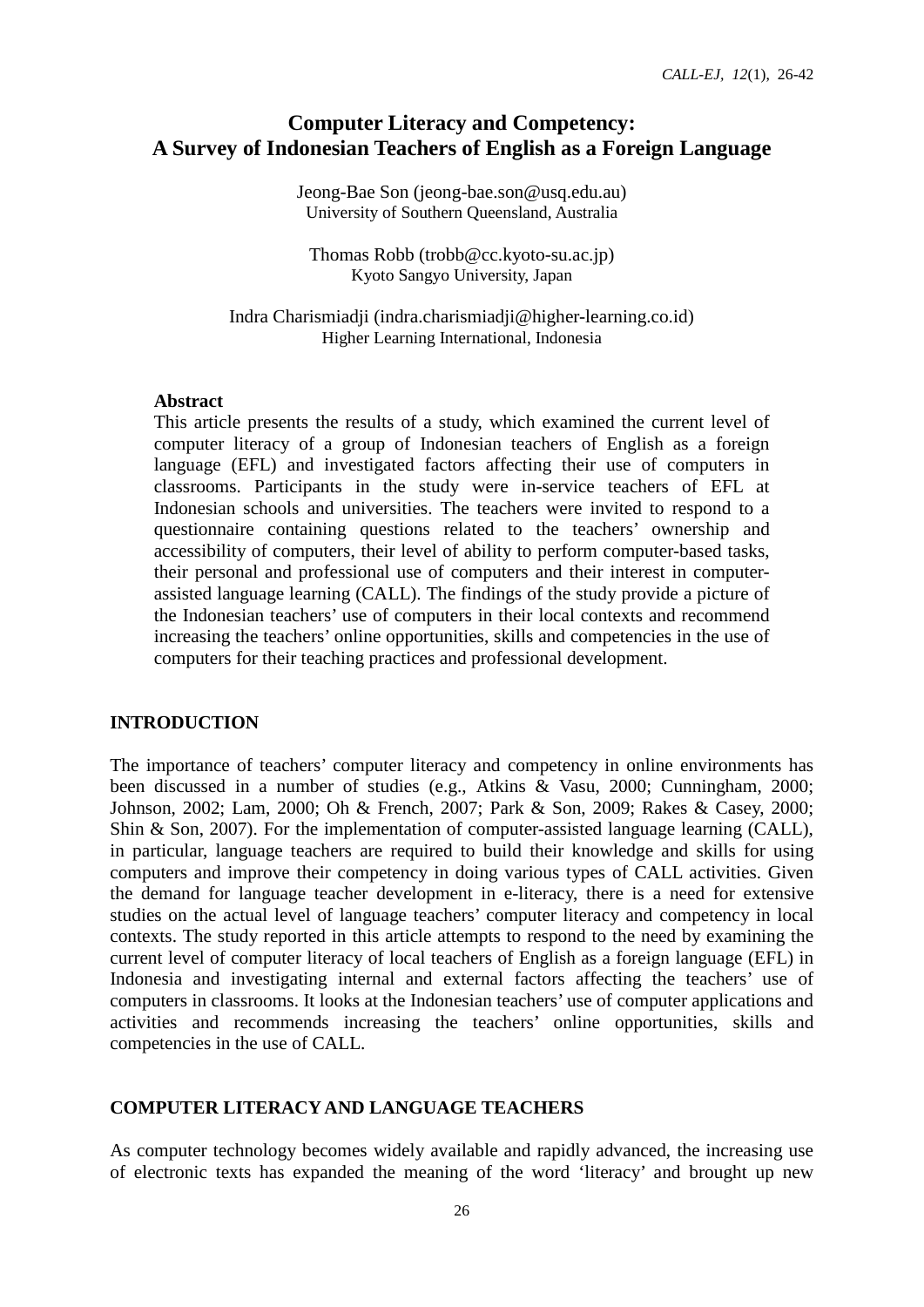literacies such as 'computer literacy', 'electronic literacy' and 'information literacy'. Along with this situation, the idea of what it means to be computer literate is inevitably extended (Reinking, 1994) and the question of how to develop and improve the ability of using computers is considered as a key issue in the area of teacher education (Son, 2004). On the basis of a general concept of literacy, in this article, computer literacy is defined as the ability to use computers at an adequate level for creation, communication and collaboration in a literate society. In language teacher education, it involves the development of knowledge and skills for using general computer applications, language-specific software programs and Internet tools confidently and competently. It comprises a number of aspects, including technological awareness, technical vocabulary, components of a computer, concepts of data and programs, ways of computing, working on files, documents and pictures, working with multimedia, evaluating resources and communicating with others.

It is apparent that teachers' technology use and knowledge are closely related to their confidence level (Atkins & Vasu, 2000; Lam, 2000) and affect their attitudes toward technology integration (Rakes & Casey, 2000). In order to integrate technology into the classroom successfully, teachers need to develop their working knowledge and skills in online environments (Rilling, Dahlman, Dodson, Boyles & Pazvant, 2005) and have technical competence to use various computer applications for educational purposes (Cunningham, 2000). Additionally, Robb (2006) points out the need for school administrations to foster selfdirected learning of technology among their teachers by providing appropriate resources and milieu. As noted by Park and Son (2009), language teachers are likely to be more confident in implementing CALL if they feel comfortable with the use of computers. Based on a study of the relationship between language teachers' confidence and their use of CALL, Kessler and Plankans (2008) specifically claim that contextually confident teachers are highly integrated users of CALL. In CALL teacher education, thus, the enhancement of language teachers' confidence and competency in using CALL in their context is one of the most important aspects to consider (Hong, 2010) and responds to the demand for technology-proficient language teachers (Hubbard, 2008) and the pressure on teachers to be competent with a range of technological tools learners use and to possess technical skills for jobs or promotions (Stockwell, 2009).

#### **THE STUDY**

#### **Participants**

Participants in the study were a total of 73 in-service Indonesian teachers of EFL at schools and universities in Indonesia. They were asked to complete a questionnaire when they attended a workshop, which was offered for local teachers as a part of pre-conference workshops at the Globalization and Localization in Computer-Assisted Language Learning (GLoCALL) 2008 Conference held on separate days in Jakarta and Yogyakarta, Indonesia. Their profile is shown in Table 1.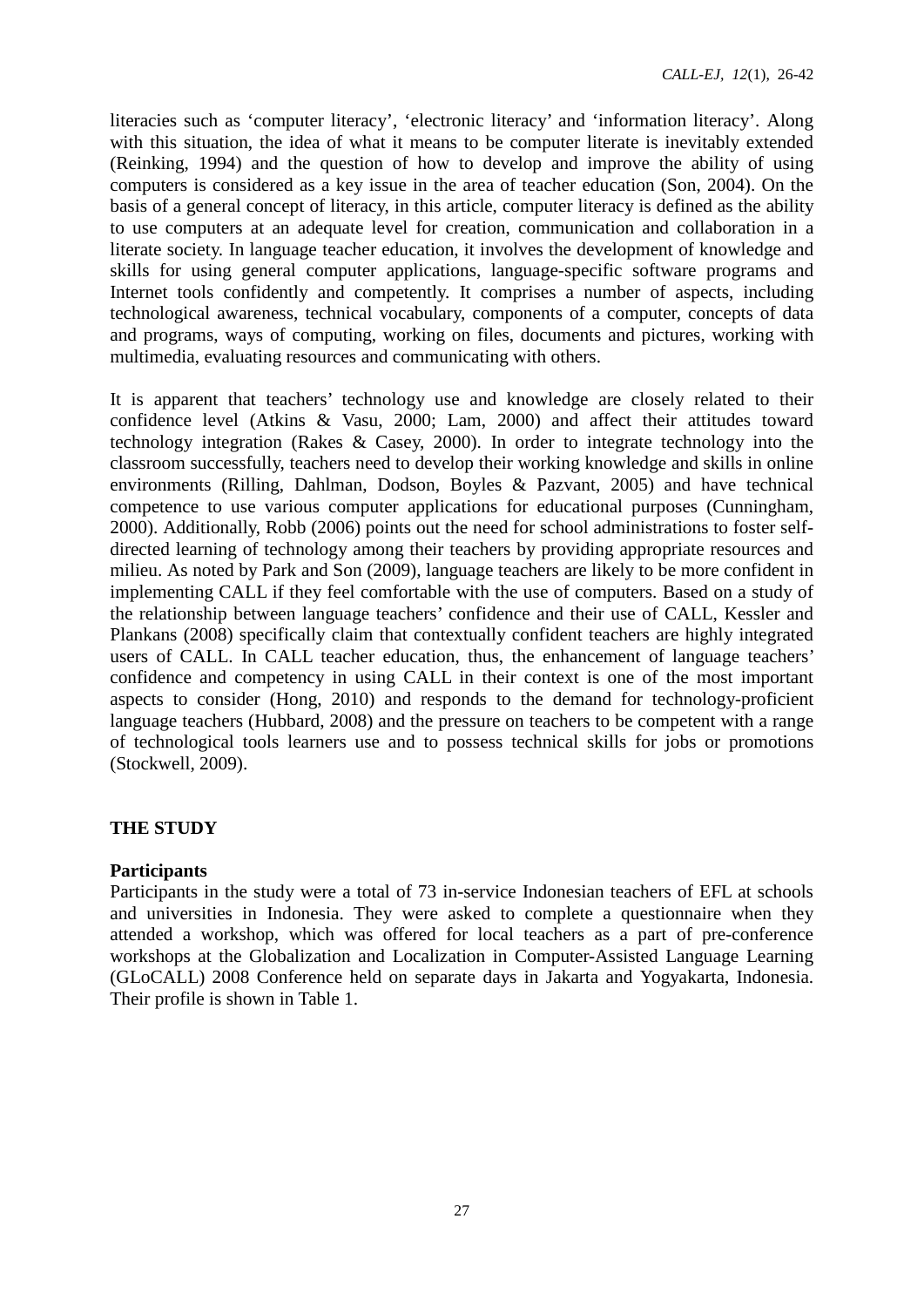Table 1 *Participant Profile* (N=73)

| Gender                               | Male<br>27 (37%)        |          |
|--------------------------------------|-------------------------|----------|
|                                      | Female                  | 46 (63%) |
| Average age                          | 35.7 years old          |          |
| Place of current teaching            | Primary school          | 54       |
| (multiple responses)                 | Secondary school        | 6        |
|                                      | University              | 10       |
|                                      | Private language school | 6        |
|                                      | Private tutor           | 3        |
|                                      | Not now                 |          |
| Average years of teaching experience | 9.7 years               |          |
| Average years of computer experience | 6.2 years               |          |

## **Data collection**

A computer literacy questionnaire (Appendix 1) was employed to collect data on the Indonesian teachers' computer literacy. It consisted of five sections: Section I (background); Section II (use of computer applications); Section III (computer-related questions – Do you  $\&$ Can you?); Section IV (computer knowledge test – 10 questions); Section V (factors affecting the use of computers). For the purpose of the study, the questions given in the questionnaire were directly related to the teachers' access to computers, their level of ability to perform computer-based tasks, their personal and professional use of computers and their interest in CALL.

Among the 105 questionnaires received from the teachers, 32 questionnaires were rejected because they found to be incomplete and had missing data in several sections. As a result, a total of 73 questionnaires were analysed. In terms of the number of respondents who completed the questionnaire in each city, there were 28 teachers in Jakarta and 45 teachers in Yogyakarta. With an option to choose an English version of the questionnaire or an Indonesian version of the questionnaire, 68 teachers responded to the Indonesian version while 5 teachers responded to the English version.

# **RESULTS**

It appeared that, out of the 73 teachers who responded to the questionnaire, 51 teachers had regular access to a computer and 40 teachers had Internet connections. Sources of learning about the computer in the first place were indicated by the teachers in the following order: trainer/teacher (22), themselves (18), colleagues (18), family members (15), friends (12) and books (8). As shown in Table 2, most teachers considered their level of computer literacy, Internet literacy and typing skills as adequate or higher.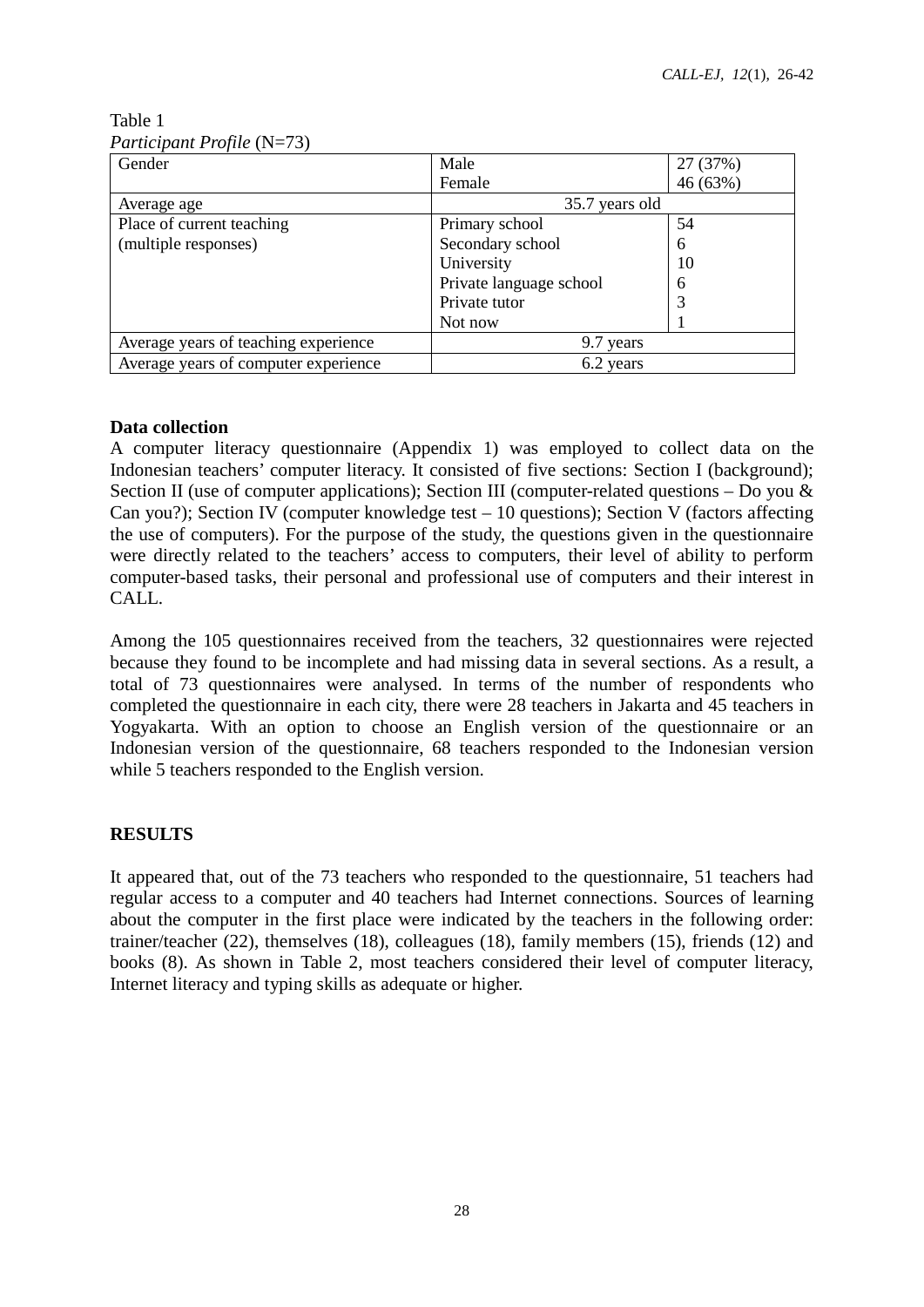| Your own computer literacy | Poor      | $8(11\%)$    |
|----------------------------|-----------|--------------|
|                            | Adequate  | 24 (33.3%)   |
|                            | Good      | 39 (54.2%)   |
|                            | Excellent | $1(1.4\%)$   |
| Your own Internet literacy | Poor      | $11(15.3\%)$ |
|                            | Adequate  | 23 (31.9%)   |
|                            | Good      | $37(51.4\%)$ |
|                            | Excellent | $1(1.4\%)$   |
| Your current typing skills | Poor      | $0(0\%)$     |
|                            | Adequate  | 33 (45.8%)   |
|                            | Good      | 37 (51.4%)   |
|                            | Excellent | $2(2.8\%)$   |

Table 2 *Self-Evaluation of Basic Computing Skills* (N=72)

Note: One participant did not answer these particular questions.

In terms of the use of computer applications, many teachers tended to use word processing, email, Web and multimedia programs frequently whereas they rarely or never used other types of applications such as databases, graphics, concordancers, blogs, wikis, online discussion groups, voice chatting and video conferencing programs (Table 3). Comparing the primary school teachers (50) and non-primary school teachers (23), the non-primary school teachers indicated that they used all of the listed computer applications more often than the primary school teachers (see Figure 1). This suggests that there are more regular users of the computer applications in the group of non-primary school teachers than in the group of primary school teachers.

|                | $1$ requency of $0$ sing computer applications $(1 - 15)$ |                |                |                |                |            |            |
|----------------|-----------------------------------------------------------|----------------|----------------|----------------|----------------|------------|------------|
|                |                                                           | Almost         | 3-4 times      | 1-2 times      | 1-2 times      | Rarely     | Never      |
|                |                                                           | everyday       | per week       | per week       | per month      |            | used / Do  |
|                |                                                           |                |                |                |                |            | not know   |
| 1              | Word processing                                           | 33             | 12             | $\mathbf{Q}$   | $\mathfrak{D}$ | 13         | 4          |
|                |                                                           | $(45.2\%)$     | $(16.4\%)$     | (12.3%)        | $(2.7\%)$      | (17.8%)    | $(5.5\%)$  |
| $\overline{2}$ | E-mail                                                    | 12             | 9              |                |                | 22         | 16         |
|                |                                                           | $(16.4\%)$     | (12.3%)        | $(9.6\%)$      | $(9.6\%)$      | $(30.1\%)$ | (21.9%)    |
| 3              | World Wide Web                                            | 14             | $\tau$         | 8              | 6              | 20         | 18         |
|                |                                                           | $(19.2\%)$     | $(9.6\%)$      | (11%)          | $(8.2\%)$      | $(27.4\%)$ | $(24.6\%)$ |
| $\overline{4}$ | Database                                                  | $\mathfrak{D}$ | $\mathfrak{D}$ | 5              |                | 19         | 44         |
|                |                                                           | (2.7%)         | (2.7%)         | $(6.8\%)$      | $(1.4\%)$      | (26%)      | $(60.3\%)$ |
| 5              | Spreadsheet                                               | 4              | $\overline{4}$ | 5              | 4              | 21         | 35         |
|                |                                                           | $(5.5\%)$      | $(5.5\%)$      | $(6.8\%)$      | $(5.5\%)$      | $(28.8\%)$ | $(47.9\%)$ |
| 6              | Graphics                                                  |                |                |                | 4              | 31         | 35         |
|                |                                                           | $(1.4\%)$      | $(1.4\%)$      | $(1.4\%)$      | $(5.5\%)$      | $(42.5\%)$ | $(47.9\%)$ |
| 7              | Multimedia                                                | 11             | 10             | 8              | 8              | 19         | 17         |
|                | (audio & video)                                           | $(15.1\%)$     | $(13.7\%)$     | $(11\%)$       | $(11\%)$       | (26%)      | (23.3%)    |
| 8              | Language                                                  | $\overline{4}$ | 7              | 6              | 7              | 24         | 25         |
|                | software (CD-                                             | $(5.5\%)$      | $(9.6\%)$      | $(8.2\%)$      | $(9.6\%)$      | $(32.9\%)$ | $(34.2\%)$ |
|                | ROM)                                                      |                |                |                |                |            |            |
| 9              | Concordancer                                              | $\theta$       | 2              | $\overline{2}$ | $\Omega$       | 12         | 57         |
|                |                                                           | $(0\%)$        | $(2.7\%)$      | $(2.7\%)$      | $(0\%)$        | $(16.4\%)$ | $(78.1\%)$ |
|                |                                                           |                |                |                |                |            |            |

Table 3 *Frequency of Using Computer Applications* (N=73)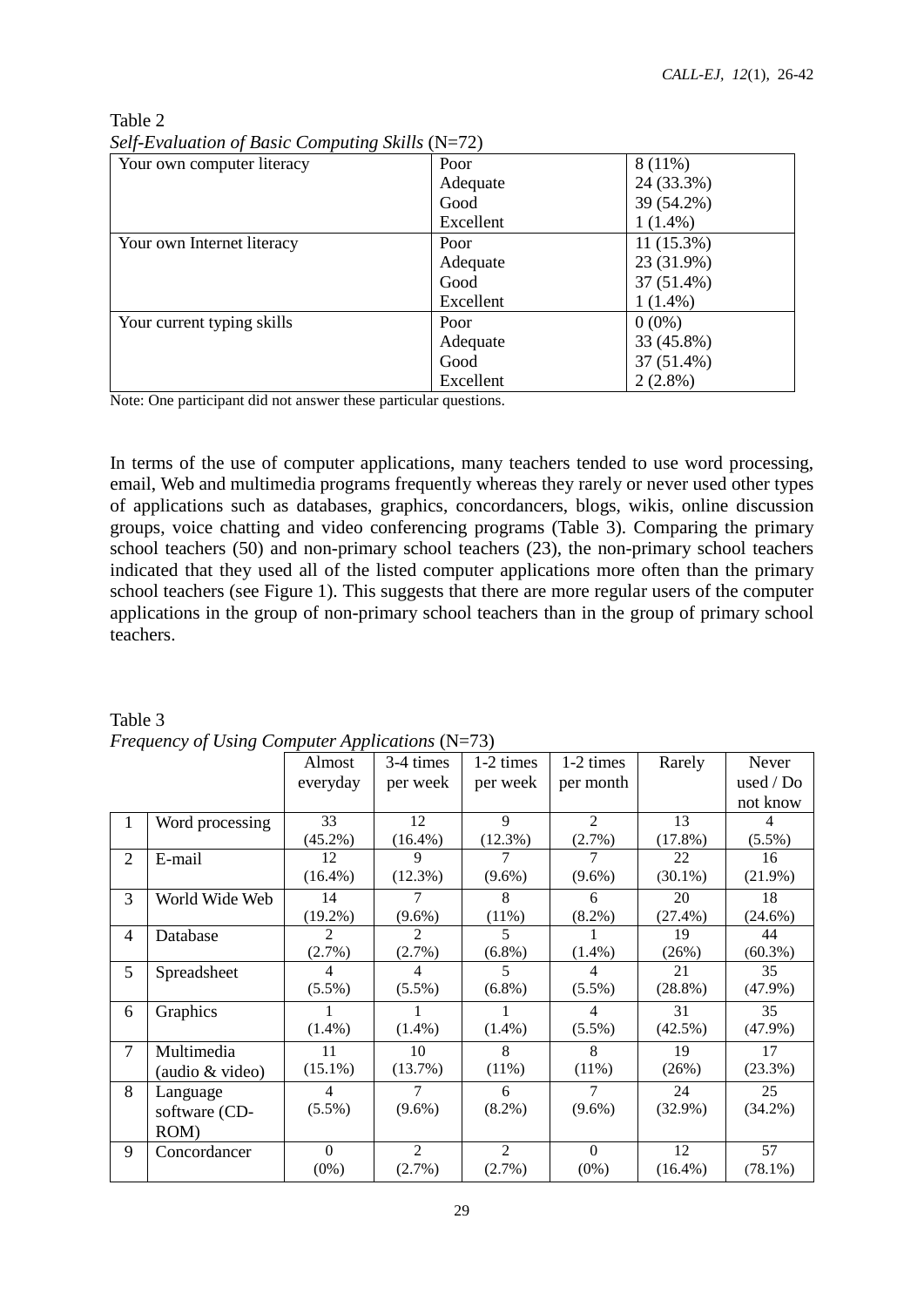| 10 | <b>Blogging</b>  | 3          | $\mathfrak{D}$ | 6                           |                             | 17         | 44         |
|----|------------------|------------|----------------|-----------------------------|-----------------------------|------------|------------|
|    |                  | $(4.1\%)$  | $(2.7\%)$      | $(8.2\%)$                   | $(1.4\%)$                   | $(23.3\%)$ | $(60.3\%)$ |
| 11 | Wiki             |            | 2              | 4                           | 2                           | 19         | 44         |
|    |                  | $(2.7\%)$  | (2.7%)         | $(5.5\%)$                   | $(2.7\%)$                   | (26%)      | $(60.3\%)$ |
| 12 | Online           |            | $\mathfrak{D}$ | $\mathcal{D}_{\mathcal{L}}$ | $\mathcal{D}_{\mathcal{L}}$ | 14         | 53         |
|    | discussion group | $(0\%)$    | $(2.7\%)$      | $(2.7\%)$                   | $(2.7\%)$                   | $(19.2\%)$ | $(72.6\%)$ |
| 13 | Text chatting    | 3          | 6              |                             | 4                           | 20         | 33         |
|    |                  | $(4.1\%)$  | $(8.2\%)$      | $(9.6\%)$                   | $(5.5\%)$                   | $(27.4\%)$ | $(45.2\%)$ |
| 14 | Voice chatting   |            | 2              | $\Omega$                    |                             | 19         | 51         |
|    |                  | $(0\%)$    | $(2.7\%)$      | $(0\%)$                     | $(1.4\%)$                   | (26%)      | $(69.9\%)$ |
| 15 | Video            | $\Omega$   |                | $\mathfrak{D}$              | $\Omega$                    | 12         | 58         |
|    | conferencing     | $(0\%)$    | $(1.4\%)$      | $(2.7\%)$                   | $(0\%)$                     | $(16.4\%)$ | $(79.4\%)$ |
| 16 | Computer games   | 11         | 4              | 4                           | 10                          | 30         | 14         |
|    |                  | $(15.1\%)$ | $(5.5\%)$      | $(5.5\%)$                   | $(13.7\%)$                  | $(41.1\%)$ | $(19.2\%)$ |



*Figure 1*. Comparison between primary school teachers' and non-primary school teachers' use of computer applications

As shown in Table 4, almost half of the teachers considered themselves that they have basic or intermediate skills for using general computer applications while over 46 percent of the teachers indicated that they do not have skills for using spreadsheet applications, database applications, Web design applications, Web search engines and communication applications.

| Table 4                                       |  |  |
|-----------------------------------------------|--|--|
| <i>Self-Rating Computer Skills</i> ( $N=73$ ) |  |  |

| Working with:            | None       | <b>Basic</b> | Intermediate | Advanced  |
|--------------------------|------------|--------------|--------------|-----------|
| Word processing          |            |              | 35           |           |
| applications             | 12.3%)     | $(28.8\%)$   | $(48\%)$     | $11\%$    |
| Spreadsheet applications | 34         | 20           |              |           |
|                          | $(46.6\%)$ | $(27.4\%)$   | $(20.5\%)$   | $(5.5\%)$ |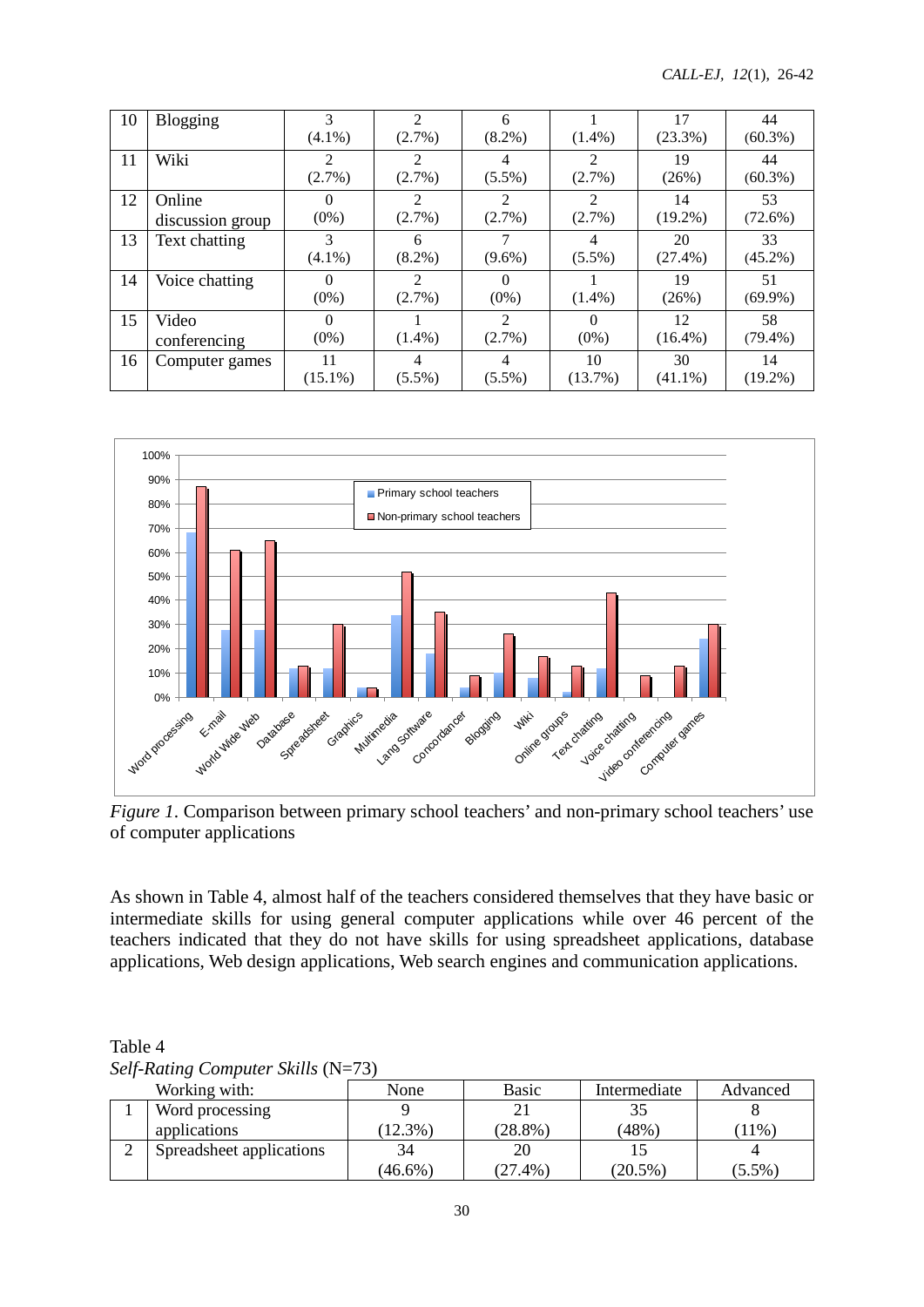| 3 | Database applications     | 40         | 23         | 10         |           |
|---|---------------------------|------------|------------|------------|-----------|
|   |                           | $(54.8\%)$ | (31.5%)    | $(13.7\%)$ | $(0\%)$   |
| 4 | Presentation applications | 22         | 26         | 23         |           |
|   |                           | $(30.1\%)$ | $(35.6\%)$ | $(31.5\%)$ | $(2.7\%)$ |
| 5 | Multimedia applications   | 26         | 27         | 18         |           |
|   |                           | $(35.6\%)$ | (37%)      | (24.7%)    | $(2.7\%)$ |
| 6 | Web design applications   | 41         | 24         | 8          |           |
|   |                           | $(56.2\%)$ | $(32.9\%)$ | $(11\%)$   | $(0\%)$   |
| 7 | Web search engines        | 36         | 19         | 15         |           |
|   |                           | $(49.3\%)$ | (26%)      | $(20.5\%)$ | $(4.1\%)$ |
| 8 | Communication             | 35         | 25         | 13         |           |
|   | applications              | $(47.9\%)$ | $(34.2\%)$ | $(17.8\%)$ | $(0\%)$   |

According to their responses, among the 73 teachers, 25 teachers (34.2%) have a computer connected to the Internet at home; 54 teachers (74%) have their email account; 12 teachers (16.4%) have a personal homepage on the Web; 52 teachers (71.2%) think that they understand the basic functions of computer hardware components; 42 teachers (57.5%) use keyboard shortcuts; 51 teachers (69.9%) use a computer connected to the Internet at school; 36 teachers (49.3%) use the computer for teaching purposes; 64 teachers (87.7%) find it easy to learn something by reading it from the computer screen; 39 teachers (53.4%) use CD-ROMs to supplement their learning/teaching; and 28 teachers (38.4%) use Websites to supplement their learning/teaching (see Table 5).

Table 5 *Computer-Related 'Do You'Questions* (N=73)

|                |                                                      | Yes        | N <sub>0</sub> |
|----------------|------------------------------------------------------|------------|----------------|
|                | Do you have a computer connected to the Internet at  | 25 (34.2%) | 48 (65.8%)     |
|                | home?                                                |            |                |
| 2              | Do you have an e-mail account?                       | 54 (74%)   | 19 (26%)       |
| 3              | Do you have a personal homepage on the Web?          | 12 (16.4%) | 61 (83.6%)     |
| $\overline{4}$ | Do you understand the basic functions of computer    | 52 (71.2%) | 21 (28.8%)     |
|                | hardware components?                                 |            |                |
| 5              | Do you use keyboard shortcuts?                       | 42 (57.5%) | 31 (42.5%)     |
| 6              | Do you use a computer connected to the Internet at   | 51 (69.9%) | 23 (31.5%)     |
|                | school?                                              |            |                |
| 7              | Do you use a computer for teaching purposes?         | 36 (49.3%) | 37 (50.7%)     |
| 8              | Do you find it easy to learn something by reading it | 64 (87.7%) | $9(12.3\%)$    |
|                | from a computer screen?                              |            |                |
| 9              | Do you use CD-ROMs to supplement your                | 39 (53.4%) | 34 (46.6%)     |
|                | learning/teaching?                                   |            |                |
| 10             | Do you use Web sites to supplement your              | 28 (38.4%) | 45(61.6%)      |
|                | learning/teaching?                                   |            |                |

The teachers also showed their capability to use the computer by responding to the 'Can you' questions listed in Table 6. While most teachers indicated that they are able to do various computer-based tasks, over 50 percent of the teachers indicated that they are not able to resize a photograph; record and edit sounds; create a simple database using MS Access; create a simple Web page; and use a video conference tool on the Web.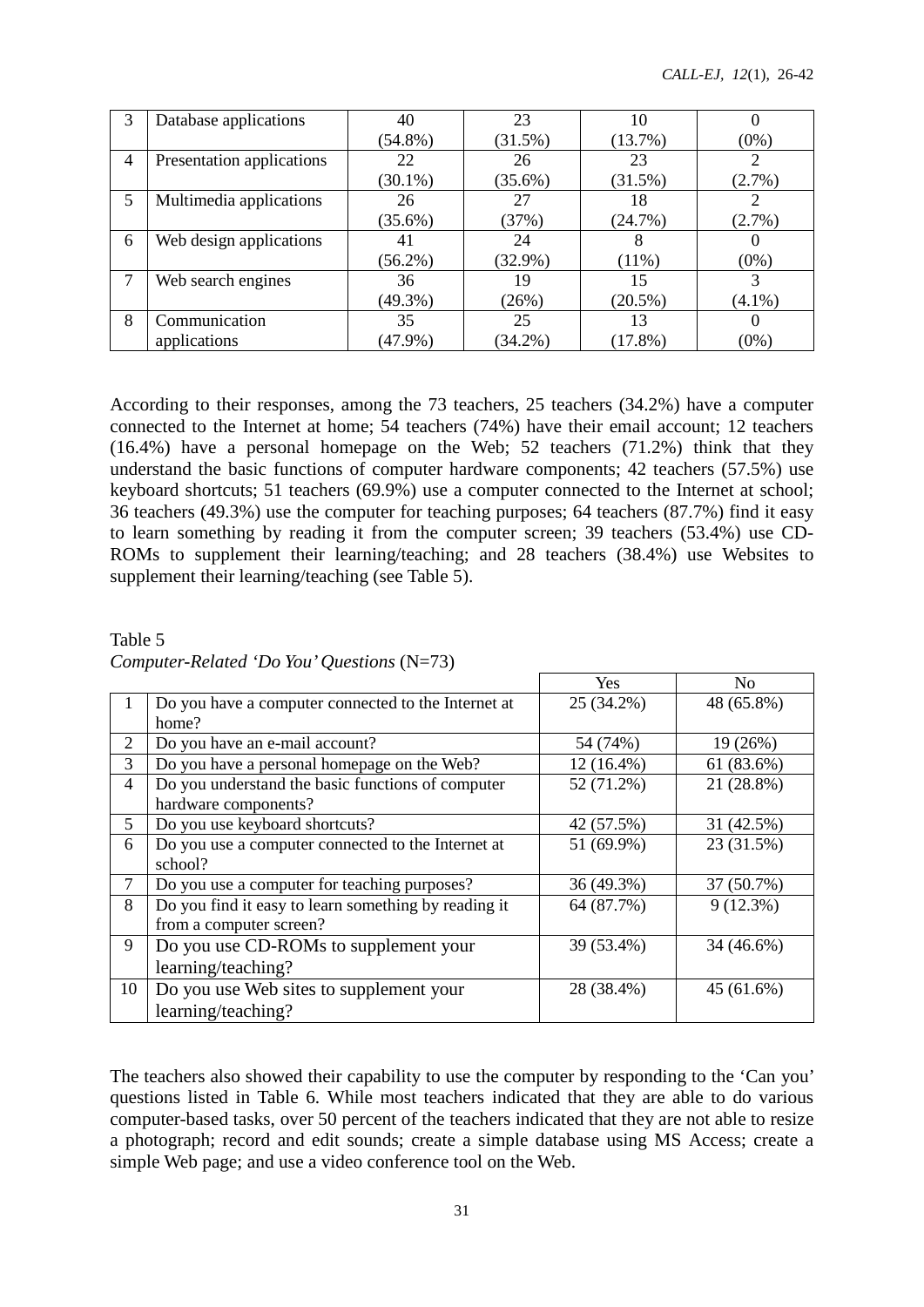|                |                                                     | Yes        | N <sub>o</sub> |
|----------------|-----------------------------------------------------|------------|----------------|
| $\mathbf{1}$   | Can you properly turn on and shut down a computer?  | 73 (100%)  | $0(0\%)$       |
| $\overline{2}$ | Can you start and exit a computer program?          | 73 (100%)  | $0(0\%)$       |
| $\overline{3}$ | Can you change monitor brightness and contrast?     | 63 (86.3%) | 10 (13.7%)     |
| $\overline{4}$ | Can you minimize, maximize and move windows on      | 62 (84.9%) | $11(15.1\%)$   |
|                | the desktop?                                        |            |                |
| 5              | Can you perform file management including deleting  | 66 (90.4%) | $7(9.6\%)$     |
|                | and renaming files, etc.?                           |            |                |
| 6              | Can you use a 'search' command to locate a file?    | 63 (86.3%) | 10 (13.7%)     |
| $\overline{7}$ | Can you install a software program?                 | 37 (50.7%) | 36 (49.3%)     |
| 8              | Can you scan disks for viruses?                     | 48 (65.8%) | 25 (34.2%)     |
| 9              | Can you move a file from a hard drive to a USB      | 61 (83.6%) | 12 (16.4%)     |
|                | drive?                                              |            |                |
| 10             | Can you write files onto a CD?                      | 54 (74%)   | 19 (26%)       |
| 11             | Can you resize a photograph?                        | 36 (49.3%) | 37 (50.7%)     |
| 12             | Can you record and edit sounds?                     | 17 (23.3%) | 56 (76.7%)     |
| 13             | Can you print a document using a printer?           | 65 (89%)   | $8(11\%)$      |
| 14             | Can you create a basic Word document?               | 64 (87.7%) | 9(12.3%)       |
| 15             | Can you copy, cut and paste text in a document?     | 67 (91.8%) | $6(8.2\%)$     |
| 16             | Can you change font style and size in a document?   | 69 (94.5%) | 4(5.5%)        |
| 17             | Can you create a basic Excel spreadsheet?           | 63 (86.3%) | 10 (13.7%)     |
| 18             | Can you create a simple database using Access?      | 22 (30.1%) | 51 (69.9%)     |
| 19             | Can you create a simple presentation using          | 57 (78.1%) | $16(21.9\%)$   |
|                | PowerPoint?                                         |            |                |
| 20             | Can you create a simple Web page?                   | 22 (30.1%) | 51 (69.9%)     |
| 21             | Can you send and receive attachments through e-mail | 47 (64.4%) | 26 (35.6%)     |
|                | messages?                                           |            |                |
| 22             | Can you search for information online using a Web   | 53 (72.6%) | 20 (27.4%)     |
|                | search engine?                                      |            |                |
| 23             | Can you download and save files from the Web (e.g., | 49 (67.1%) | 24 (32.9%)     |
|                | text, graphic, PDF files)?                          |            |                |
| 24             | Can you use a video conferencing tool on the Web?   | 10 (13.7%) | 63 (86.3%)     |

| Table 6                                       |  |
|-----------------------------------------------|--|
| Computer-Related 'Can You' Questions $(N=73)$ |  |

The teachers' average score of the general computer knowledge test (Section IV of the Questionnaire) was only 4.3 out of 10: the primary school teachers (50) achieved 3.86 whereas the non-primary school teachers (23) achieved 4.74; teachers in Jakarta areas (28) gained 4 whereas teachers in Yogyakarta areas (45) gained 4.49. Interestingly, most teachers answered Questions 1 (75.3%) and 4 (80.8%) correctly but gave wrong answers to Questions 6 (75.3%) and 7 (87.7%).

Figure 2 shows that the most common factors affecting their use of computers in the classroom include limited facilities (67.1%), lack of computer skills of students (53.4%), limited time (49.3%) and limited access to the Internet (45.2%) followed by lack of computer skills of teachers (37%).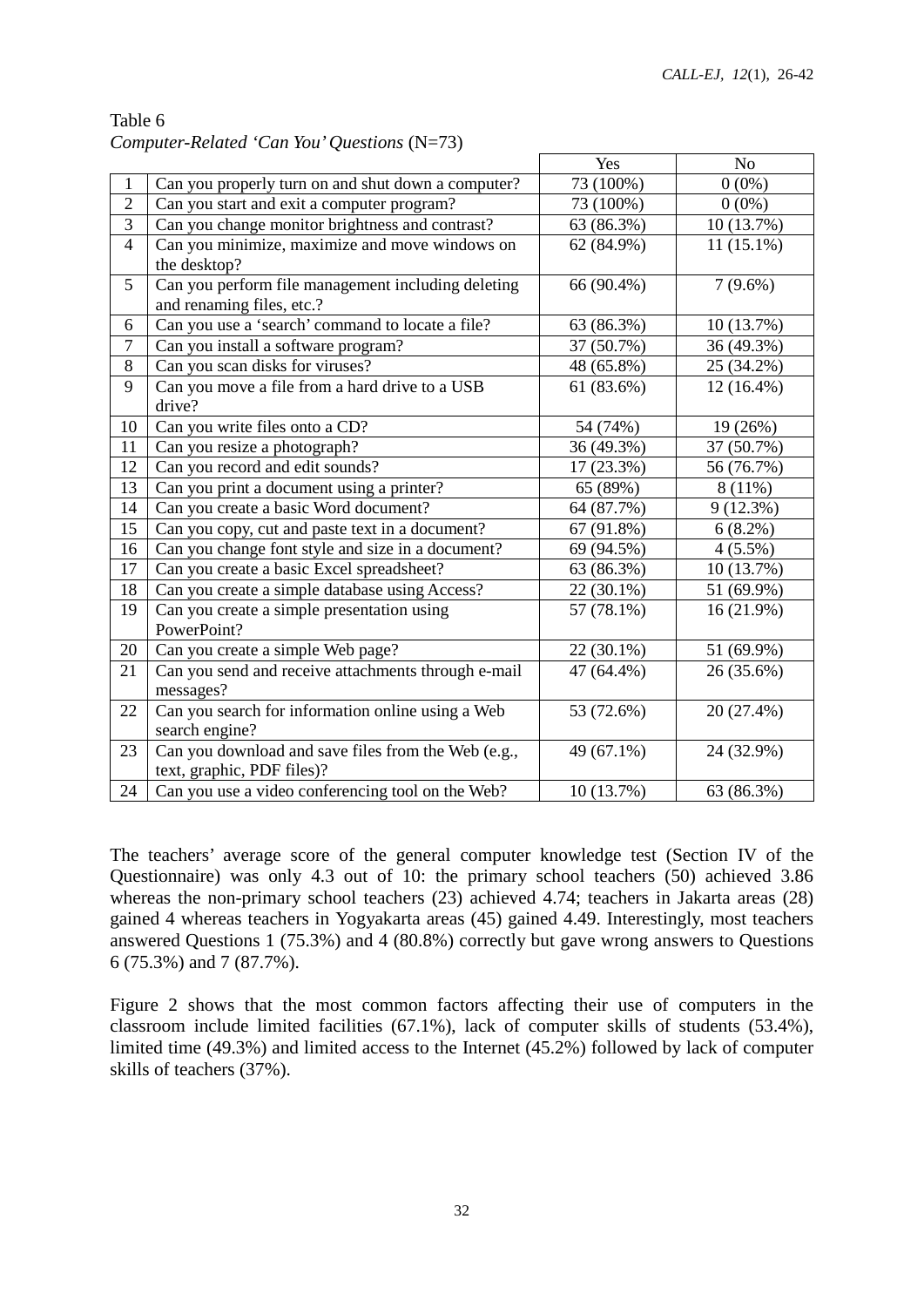

*Figure 2*. Factors affecting the use of computers in the classroom (multiple choices)

Overall, the teachers' attitudes toward the use of computers were highly positive. Table 7 shows average ratings of the degree of the teachers' agreement with the given statements. The mean rating of 4.7 (out of 5) in the teachers' responses to the first and third statements indicates they enjoy using computers and are willing to learn more about computers. They also feel comfortable using computers (# 2) and think that computers are not difficult to use (# 4). To the statement (# 5), "I feel threatened when others talk about computers," a mean score of 1.8 indicates that this group of teachers feels comfortable to discuss about computers. The teachers also agree that it is important for them to learn how to use computers (# 6); they would like to use computers in the classroom (# 7); their teaching can be improved by using computers (# 8); computers can make second/foreign language learning interesting (# 9); and training in CALL should be included in language teacher education programs (# 10).

### Table 7

| $\mu$ inequised Fig. Theorem 20 Annually computed to the $\mu$          |     |
|-------------------------------------------------------------------------|-----|
| 1. I enjoy using computers.                                             | 4.7 |
| 2. I feel comfortable using computers.                                  | 4.5 |
| 3. I am willing to learn more about computers.                          | 4.7 |
| 4. I think that computers are difficult to use.                         | 2.1 |
| 5. I feel threatened when others talk about computers.                  | 1.8 |
| 6. I believe that it is important for me to learn how to use computers. | 4.6 |
| 7. I would like to use computers in the classroom.                      | 4.4 |
| 8. I think that my teaching can be improved by using computers.         | 4.5 |
| 9. I think that computers can make second/foreign language learning     | 4.6 |
| interesting.                                                            |     |
| 10. I believe that training in computer-assisted language learning      | 4.6 |
| should be included in language teacher education programs.              |     |
|                                                                         |     |

*Mean Self-ratings of Attitudes toward the Use of Computers* (N=73)

*Note*. 5 Strongly Agree; 4 Agree; 3 Uncertain; 2 Disagree; 1 Strongly Disagree.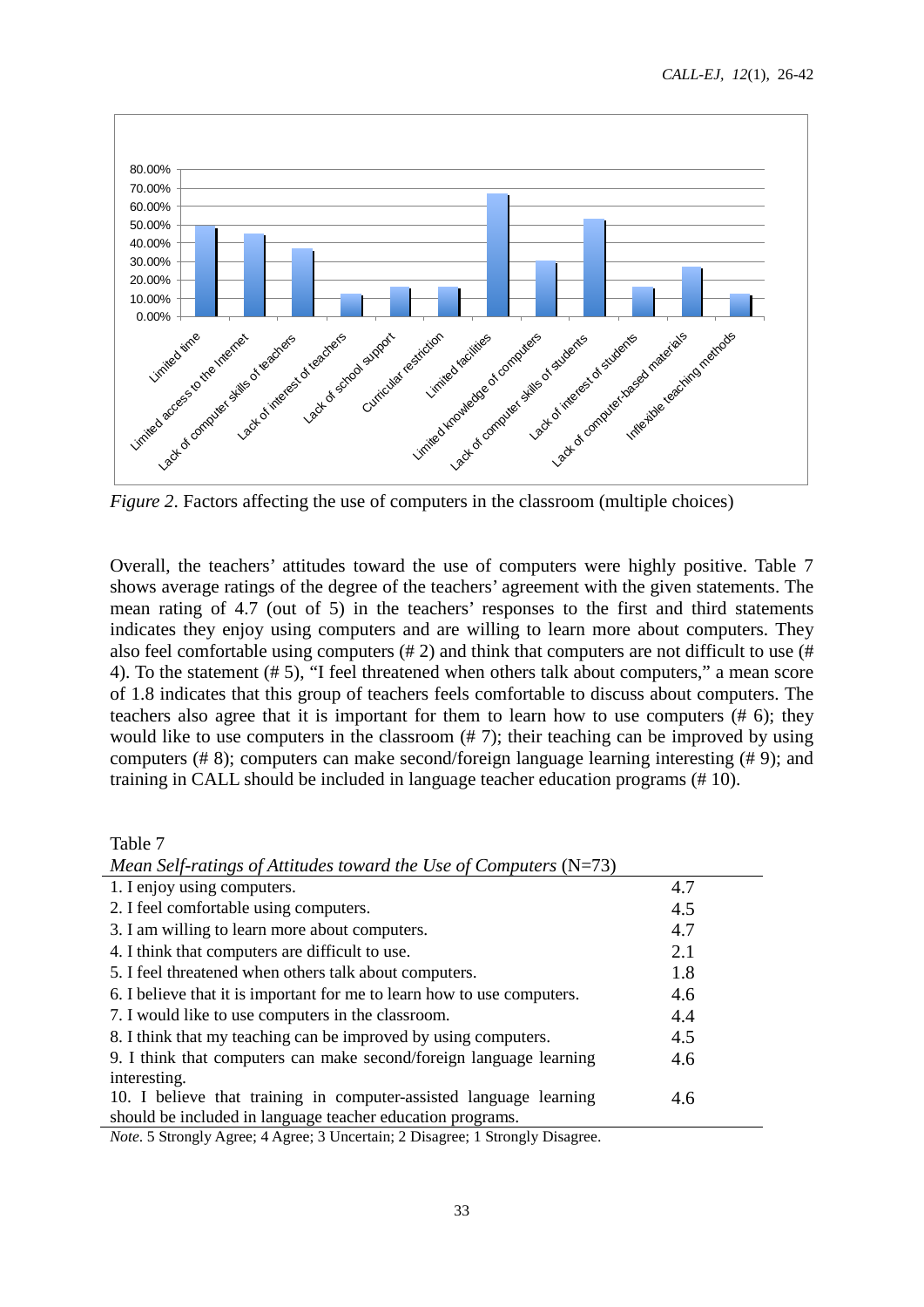*CALL-EJ, 12*(1), 26-42

#### **DISCUSSION AND CONCLUSION**

The results of the study provide several points and issues that need to be discussed. First, selfrated competency is not equal to actual levels of computer knowledge and skills for using a variety of applications. Although there might be the possibility of influence from their unfamiliarity with technical vocabulary, the teachers in the study indicated that their selfevaluation of basic computing skills are generally high but their frequency of using computer applications is very limited to few types of applications such as word processing. They seem to have little knowledge and use of databases, concordancers and computer-mediated communication (CMC) tools in particular. This implies that teachers' actual competence should be carefully considered in the design and implementation of CALL teacher training programs. As shown in the frequency of using computer applications, second, the teachers had very diverse experiences with computer applications and primary school teachers, particularly, showed very low levels of general computer use. There were also great individual differences in the level of computer literacy. These differences bring about a need for a different approach to teacher training for a different background group of teachers, which allows teachers to improve their personal level of computer literacy and competency and gain online experience contextually relevant to their teaching situations. Third, the teachers seem to be comfortable with computers, but they are not widely competent in the use of CALL. It would be necessary to offer them many opportunities to use many different kinds of applications if their selfconfidence in the use of various types of computer-based activities needs be increased. To this particular group of teachers, fourth, limited facilities affected the use of computers in their classrooms the most. The teachers also indicated that, among a number of factors affecting their use of CALL, their students' computer skills were a more notable issue than their own computer skills and they would like to have more time and access to the Internet to implement CALL. Finally, positive attitudes do not always mean high competency. Despite limited access to Internet-connected computers, the teachers showed highly positive attitudes toward the use of computers. It indicates that teacher comport, confidence and competency should be genuinely considered in CALL teacher training programs.

This study has limitations in the size of participants and the condition of data collection. It is obvious that the findings of the study can not be used to predict the computer literacy and competency level of all EFL teachers in Indonesia. From the fact that they came to a CALL workshop for local teachers, however, it is assumed that the teachers in the study somehow represented Indonesian teachers who are interested in computer technology and can share their experience with CALL. To respond to these teachers' contextual demand for improving computer literacy and competency, more provision of computer facilities should be made and more teacher training programs should be developed and put into action to provide teachers with opportunities to learn about practical ways of using the computer themselves and from other teachers to support each other and to explore a wide range of activities for computer integration in the classroom.

#### **ACKNOWLEDGEMENTS**

The authors would like to thank Mawasti Santika for her assistance in the translation of the questionnaire into Indonesian and Amy Armany for her assistance in the collection and analysis of data.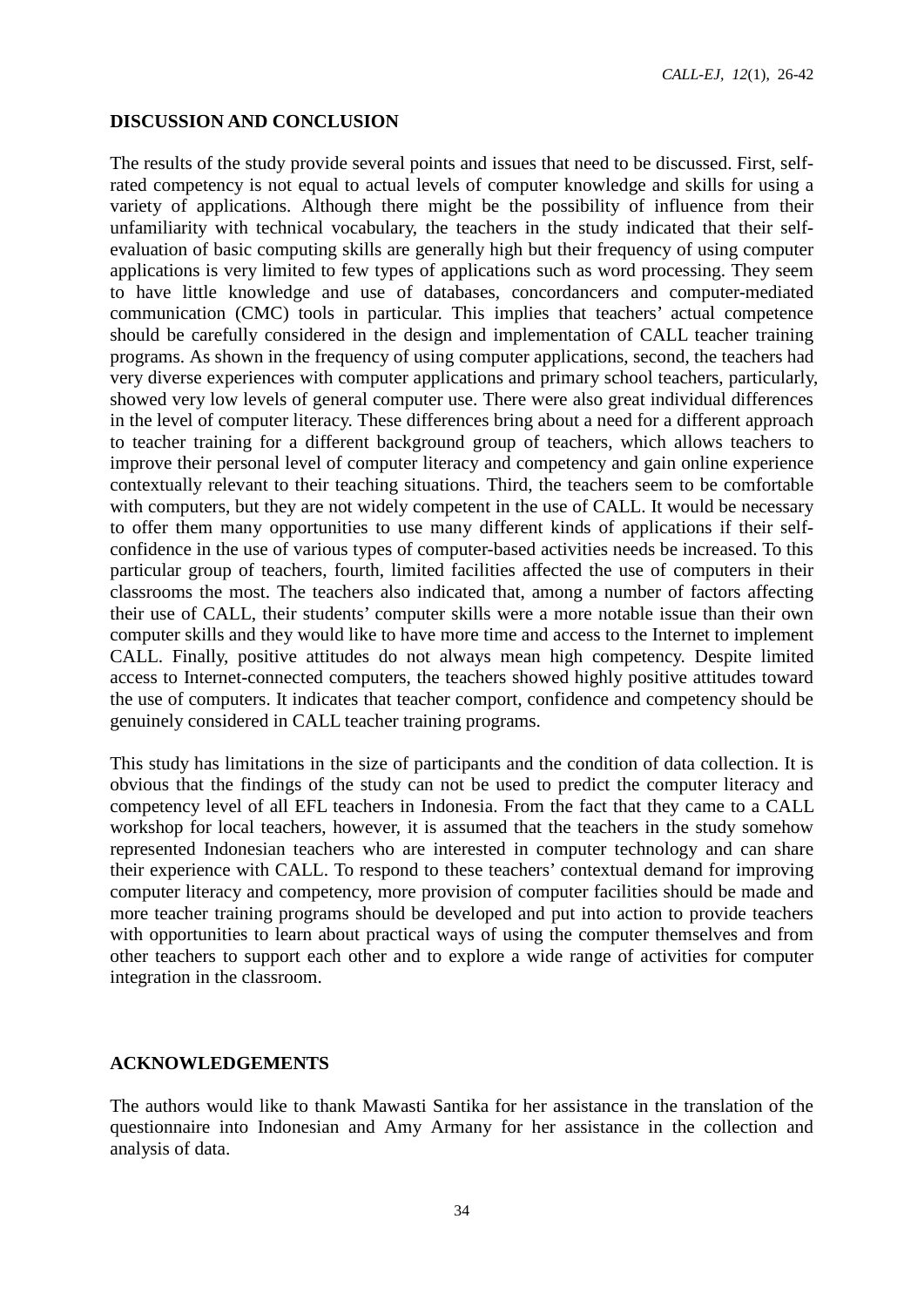#### **REFERENCES**

- Atkins, N. E., & Vasu, E. S. (2000). Measuring knowledge of technology usage and stages of concern about computing: A study of middle school teachers. *Journal of Technology and Teacher Education, 8*(4), 279-302.
- Cunningham, K. (2000). Integrating CALL into the writing curriculum. *The Internet TESL Journal, 6*(5), Retrieved March 26, 2008, from http://iteslj.org/Articles/Cunningham-CALLWriting/
- Hong, K. H. (2010). CALL teacher education as an impetus for L2 teachers in integrating technology. *ReCALL, 22*(1), 53-69.
- Hubbard, P. (2008). CALL and the future of language teacher education. *CALICO Journal, 25*(2), 175-188.
- Johnson, E. M. (2002). The role of computer-supported discussion for language teacher education: What do the students say? *CALICO Journal, 20*(1), 59-79.
- Kessler, G., & Plakans, L. (2008). Does teachers' confidence with CALL equal innovative and integrated use? *Computer Assisted Language Learning, 21*(3), 269-282.
- Lam, Y. (2000). Technophilia vs. technophobia: A preliminary look at why second-language teachers do or do not use technology in their classrooms. *Canadian Modern Language Review, 56*(3), 389-420.
- Liu, Y., Theodore, P., & Lavelle, E. (2004). Experimental effects of online instruction on teachers' concerns about technology integration. *International Journal of Instructional Technology and Distance Learning, 1*(1), Retrieved October 17, 2008, from http://www.itdl.org/journal/Jan\_04/article03.htm
- Oh, E., & French, R. (2007) Preservice teachers' perceptions of an introductory instructional technology course. *CALICO Journal, 24*(2), 253-267.
- Park, C. N., & Son, J.-B. (2009). Implementing computer-assisted language learning in the EFL classroom: Teachers' perceptions and perspectives. *International Journal of Pedagogies and Learning, 5*(2), 80-101.
- Rakes, G. C., & Casey, H. B. (2000). An analysis of teacher concerns toward instructional technology. *International Journal of Educational Technology, 3*(1). Retrieved May 17, 2008, from http://www.ed.uiuc.edu/IJET/v3n1/rakes/index.html
- Reinking, D. (1994). *Electronic literacy*. Retrieved January 23, 2003, from http://curry.edschool.virginia.edu/go/clic/nrrc/reinking.html
- Rilling, S., Dahlman, A., Dodson, S., Boyles, C., & Pazvant, O. (2005). Connecting CALL theory and practice in pre-service teacher education and beyond: Processes and Products. *CALICO Journal, 22*(2), 213-235.
- Robb, T. N. (2006). Helping teachers to help themselves. In Hubbard, P. & Levy, M. (Eds.), Teacher education in CALL (pp. 335-347). Amsterdam: John Benjamins.
- Shin, H.-J., & Son, J.-B. (2007). EFL teachers' perceptions and perspectives on Internetassisted language teaching. *CALL-EJ Online, 8*(2). Retrieved July 17, 2008, from http://www.tell.is.ritsumei.ac.jp/callejonline/journal/8-2/h-js\_j-bs.html
- Son, J.-B. (2004). Teacher development in e-learning environments. In J.-B. Son (Ed.), *Computer-assisted language learning: Concepts, contexts and practices* (pp. 107-122). Lincoln, NE: iUniverse.
- Stockwell, G. (2009). Teacher education in CALL: Teaching teachers to educate themselves. *Innovation in Language Learning and Teaching, 3*(1), pp. 99-112.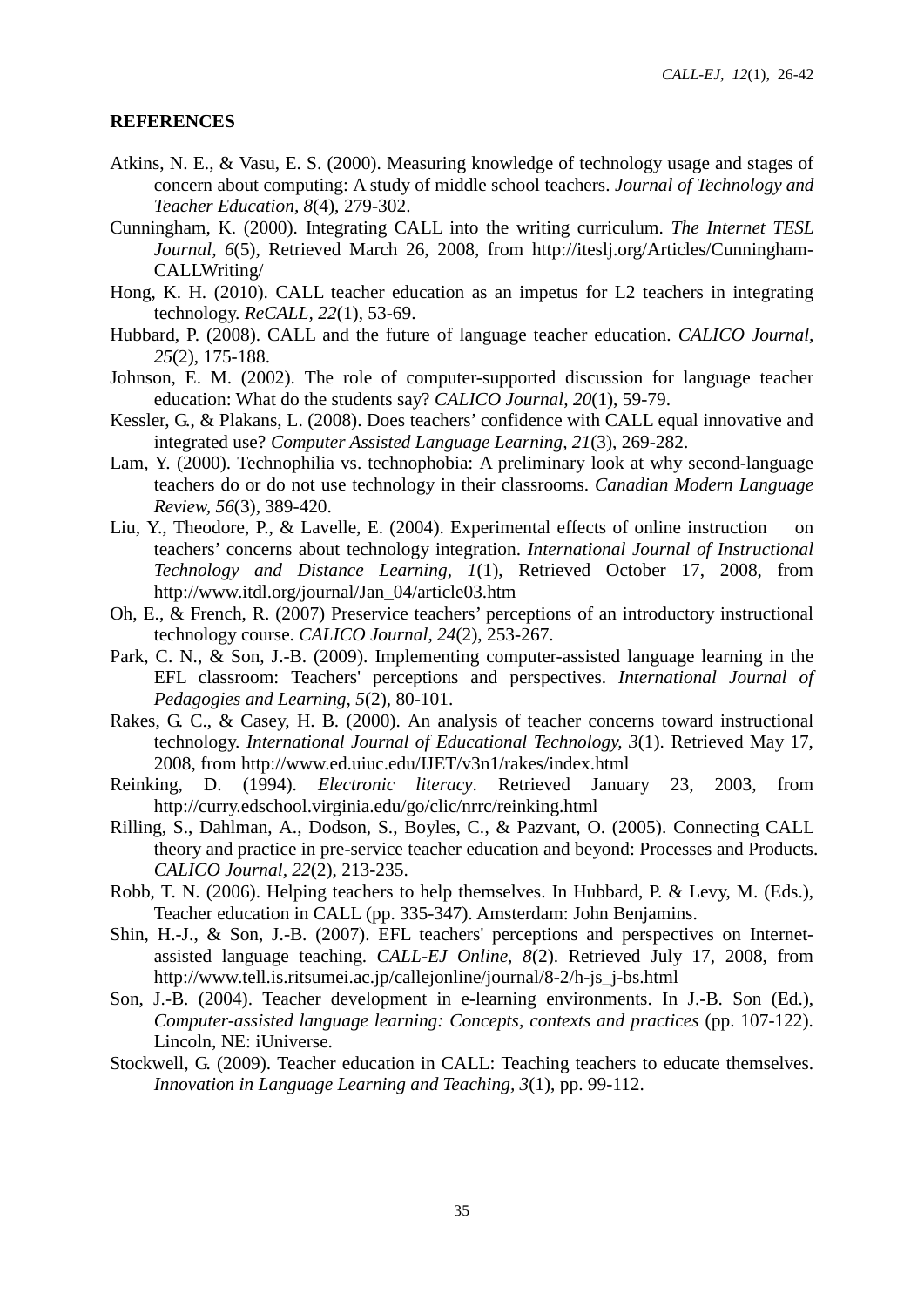**Appendix 1** Computer Literacy Questionnaire

# **COMPUTER LITERACY QUESTIONNAIRE**

We are grateful for your participation and assistance in answering this questionnaire. We would like to know something about your computer experience, knowledge and skills. Your responses will be treated in strict confidence and individual teachers/schools will not be identified in any report or publication. Please answer all questions as accurately as you can.

### **SECTION I**

For each question, please mark your response with a tick  $(\forall)$ , unless otherwise indicated. For 'Other' responses, provide a brief response.

| Q1. Gender                                                         |                                           |
|--------------------------------------------------------------------|-------------------------------------------|
| Male<br>Female                                                     |                                           |
| <b>Q2.</b> Age (please specify)<br>years old                       |                                           |
| Q3. What is your job & position? (please specify)                  |                                           |
| <b>Q4.</b> Where do you currently work?                            |                                           |
| Kindergarten                                                       | Primary school                            |
| Secondary school                                                   | Technical college                         |
| University                                                         | Private language school                   |
| Private tutor                                                      | Other (please specify)                    |
| Not now                                                            |                                           |
| Name of city/town (please specify)                                 |                                           |
| <b>Q5.</b> How long have you been working as a teacher?<br>year(s) |                                           |
| Subject(s) you teach (please specify)                              |                                           |
| Please tick here if you have never taught.                         |                                           |
| <b>Q6.</b> How long have you been using computers?<br>year(s)      |                                           |
| computer. Then, go directly to Section V.                          | Please tick here if you have never used a |
|                                                                    | 10.73<br>$C11$ $A1$ $C11$                 |

**Q7.** What type of computers have you used? Please fill out the following table: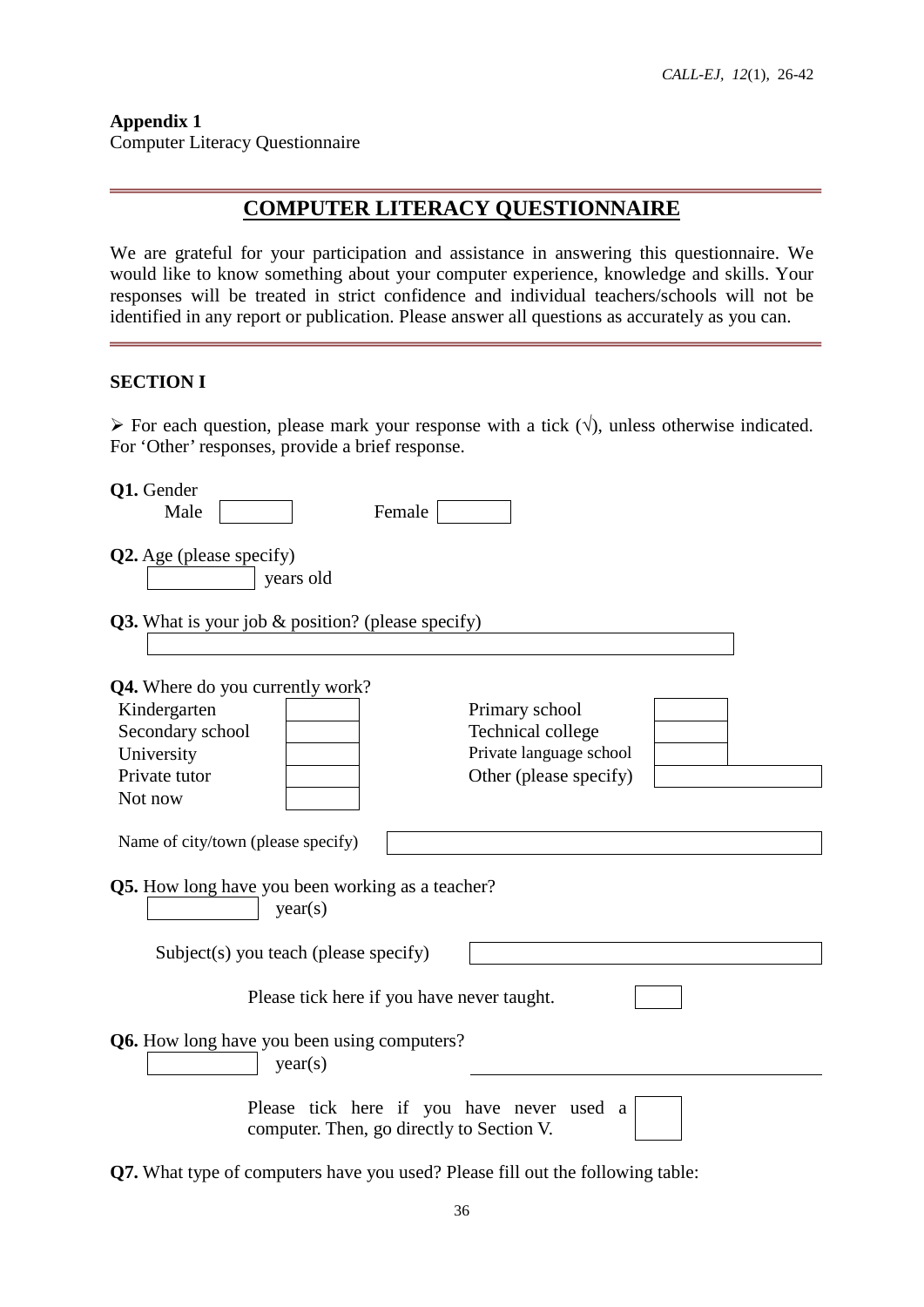| Type of computer                                                            | Length of time                     | Purposes                                     |  |  |  |  |  |  |
|-----------------------------------------------------------------------------|------------------------------------|----------------------------------------------|--|--|--|--|--|--|
| Example: PC (Windows)                                                       | $1$ year                           | Personal use at home, word processing, email |  |  |  |  |  |  |
| Example: Macintosh (OS X)                                                   | 6 months                           | Teaching at school, email, Web search        |  |  |  |  |  |  |
|                                                                             |                                    |                                              |  |  |  |  |  |  |
|                                                                             |                                    |                                              |  |  |  |  |  |  |
| <b>Q8.</b> Do you currently have regular access to a computer?              |                                    |                                              |  |  |  |  |  |  |
| Yes                                                                         | (Continue at Q8 and then go to Q9) |                                              |  |  |  |  |  |  |
| N <sub>o</sub>                                                              | (Go to Q9)                         |                                              |  |  |  |  |  |  |
| Q9. Does the computer have an Internet connection?<br>Yes<br>N <sub>o</sub> |                                    |                                              |  |  |  |  |  |  |
| <b>Q10.</b> Who taught you how to use a computer in the first place?        |                                    |                                              |  |  |  |  |  |  |
| Trainer/teacher                                                             |                                    | Colleagues                                   |  |  |  |  |  |  |
| Family                                                                      |                                    | Friends                                      |  |  |  |  |  |  |
| <b>Books</b>                                                                |                                    | <b>Videos</b>                                |  |  |  |  |  |  |
| Yourself                                                                    |                                    | Other (please specify)                       |  |  |  |  |  |  |
|                                                                             |                                    |                                              |  |  |  |  |  |  |
| <b>Q11.</b> How would you rate your own computer literacy?                  |                                    |                                              |  |  |  |  |  |  |
| Poor                                                                        |                                    | Adequate                                     |  |  |  |  |  |  |
| Good                                                                        |                                    | Excellent                                    |  |  |  |  |  |  |
|                                                                             |                                    |                                              |  |  |  |  |  |  |
| Q12. How would you rate your own Internet literacy?                         |                                    |                                              |  |  |  |  |  |  |
| Poor                                                                        |                                    | Adequate                                     |  |  |  |  |  |  |
| Good                                                                        |                                    | Excellent                                    |  |  |  |  |  |  |
| Q13. How would you rate your current typing skills?                         |                                    |                                              |  |  |  |  |  |  |
| Poor                                                                        |                                    | Adequate                                     |  |  |  |  |  |  |
| Good                                                                        |                                    | Excellent                                    |  |  |  |  |  |  |
|                                                                             |                                    |                                              |  |  |  |  |  |  |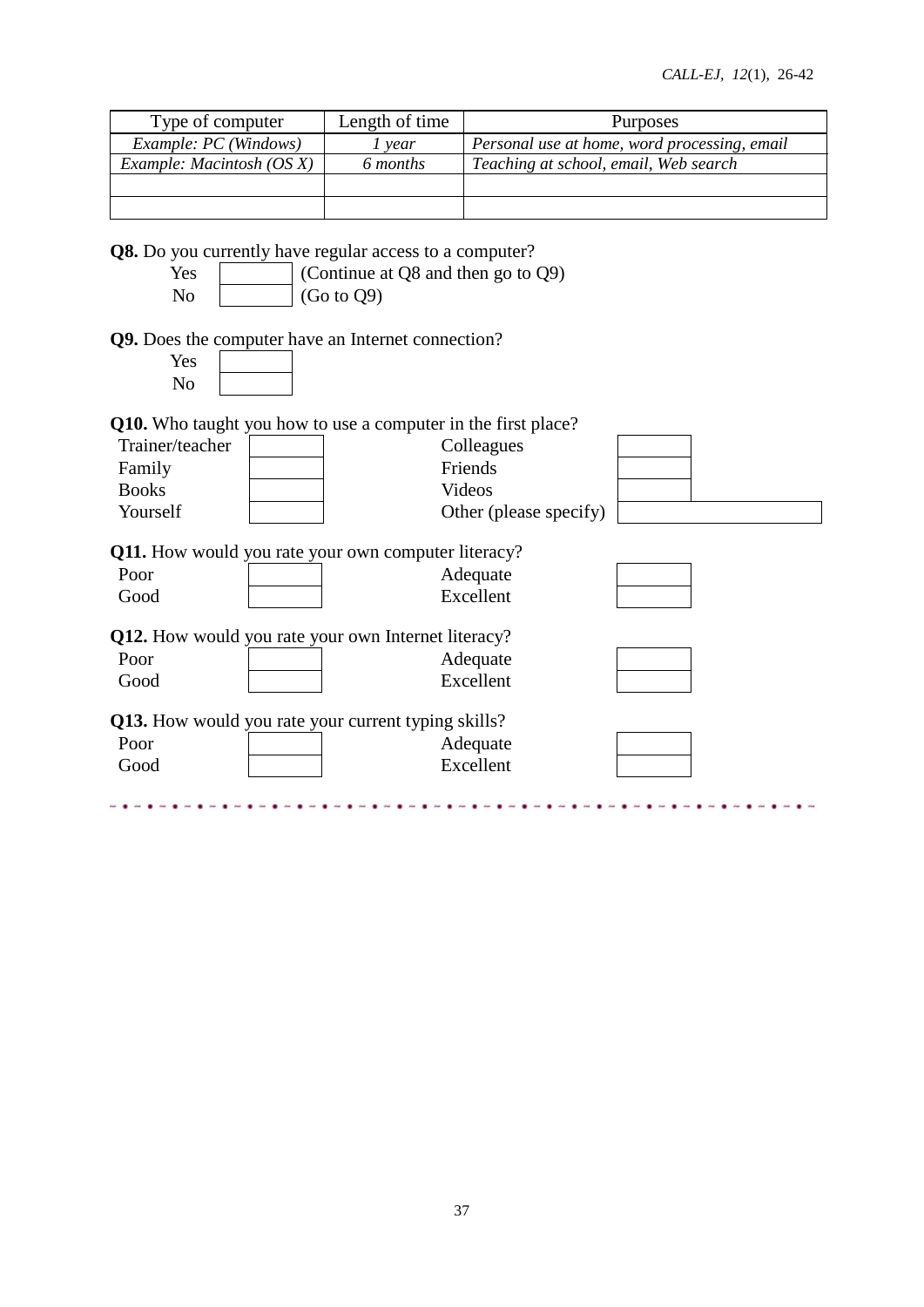### **SECTION II**

**Q14.** Please indicate your level of frequency of using each of the followings by putting a tick (√) in the box at the appropriate spot: 'Almost everyday', '3-4 times per week', '1-2 times per week', '1-2 times per month', 'Rarely' or 'Never used'. If there is any item you do not know, it can be assumed that you do not have any experience with the item.

|                |                            | Almost   | $3-4$ | $1-2$ | $1-2$ | Rarely | Never  |
|----------------|----------------------------|----------|-------|-------|-------|--------|--------|
|                |                            | everyday | times | times | times |        | used   |
|                |                            |          | per   | per   | per   |        | Do not |
|                |                            |          | week  | week  | month |        | know   |
|                | Word processing            |          |       |       |       |        |        |
| $\overline{2}$ | E-mail                     |          |       |       |       |        |        |
| 3              | World Wide Web             |          |       |       |       |        |        |
| $\overline{4}$ | Database                   |          |       |       |       |        |        |
| 5              | Spreadsheet                |          |       |       |       |        |        |
| 6              | Graphics                   |          |       |       |       |        |        |
| 7              | Multimedia (audio & video) |          |       |       |       |        |        |
| 8              | Language software (CD-ROM) |          |       |       |       |        |        |
| 9              | Concordancer               |          |       |       |       |        |        |
| 10             | Blogging                   |          |       |       |       |        |        |
| 11             | Wiki                       |          |       |       |       |        |        |
| 12             | Online discussion group    |          |       |       |       |        |        |
| 13             | Text chatting              |          |       |       |       |        |        |
| 14             | Voice chatting             |          |       |       |       |        |        |
| 15             | Video conferencing         |          |       |       |       |        |        |
| 16             | Computer games             |          |       |       |       |        |        |

**Q15.** How would you rate your computer skills? Please put a tick  $(\sqrt{})$  in the box at the appropriate spot: 'None', 'Basic', 'Intermediate' or 'Advanced'.

|   | Working with:                | None | Basic | Intermediate | Advanced |
|---|------------------------------|------|-------|--------------|----------|
|   | Word processing applications |      |       |              |          |
| 2 | Spreadsheet applications     |      |       |              |          |
|   | Database applications        |      |       |              |          |
| 4 | Presentation applications    |      |       |              |          |
|   | Multimedia applications      |      |       |              |          |
| 6 | Web design applications      |      |       |              |          |
|   | Web search engines           |      |       |              |          |
| 8 | Communication applications   |      |       |              |          |

####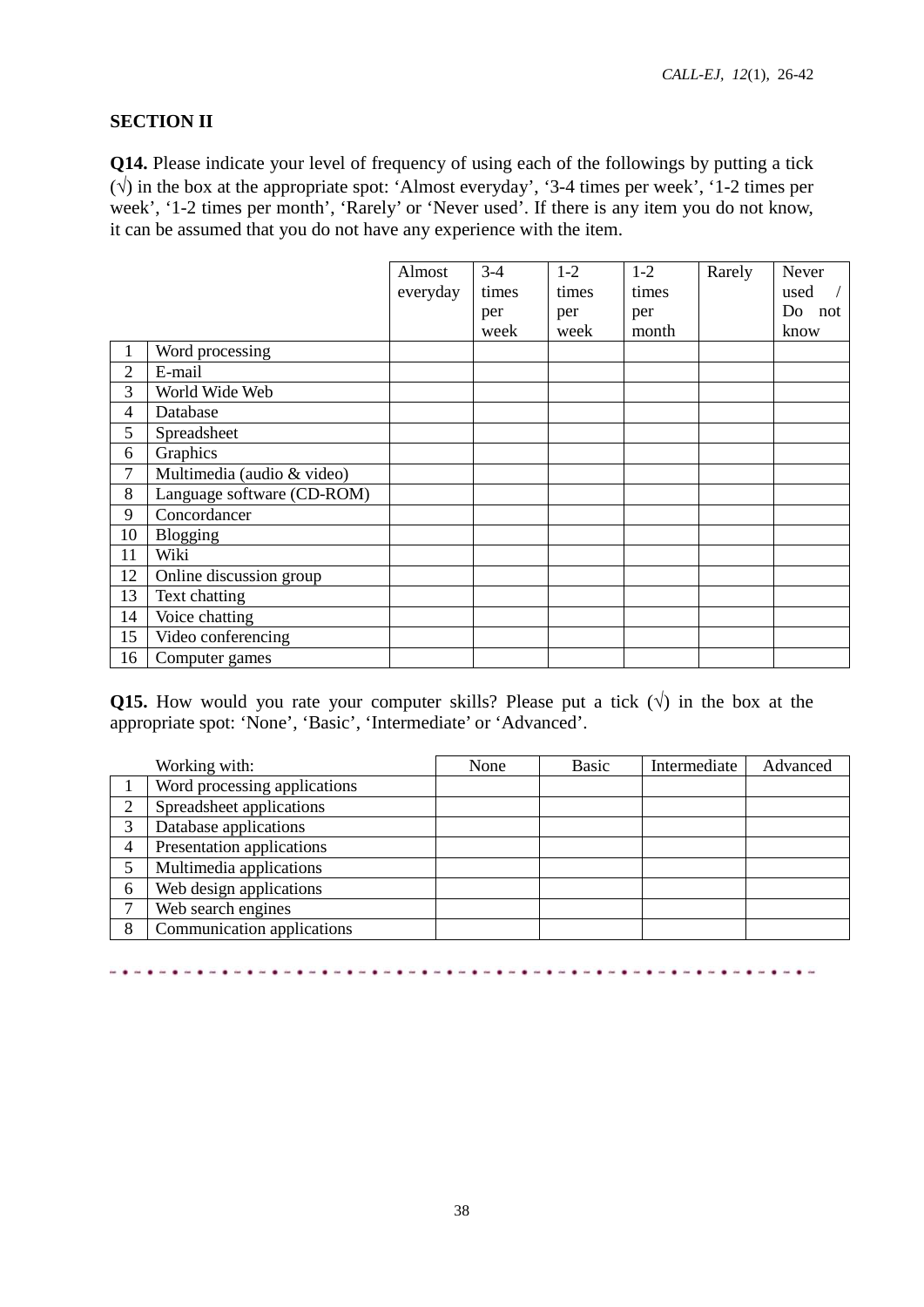$\mathbf{r}$ 

# **SECTION III**

**Q16.** Please respond to each of the following computer-related questions by putting a tick  $(\sqrt{})$ in the box at the appropriate spot: 'Yes' or 'No'.

|                             |                                                                              | Yes |  |
|-----------------------------|------------------------------------------------------------------------------|-----|--|
|                             | Do you have a computer connected to the Internet at home?                    |     |  |
| $\mathcal{D}_{\mathcal{L}}$ | Do you have an e-mail account?                                               |     |  |
| 3                           | Do you have a personal homepage on the Web?                                  |     |  |
| $\overline{4}$              | Do you understand the basic functions of computer hardware components?       |     |  |
| 5                           | Do you use keyboard shortcuts?                                               |     |  |
| 6                           | Do you use a computer connected to the Internet at school?                   |     |  |
| ⇁                           | Do you use a computer for teaching purposes?                                 |     |  |
| 8                           | Do you find it easy to learn something by reading it from a computer screen? |     |  |
| 9                           | Do you use CD-ROMs to supplement your learning/teaching?                     |     |  |
| 10                          | Do you use Web sites to supplement your learning/teaching?                   |     |  |

**Q17.** Please respond to each of the following computer-related questions by putting a tick  $(\forall)$ in the box at the appropriate spot: 'Yes' or 'No'.

|                |                                                                                | Yes | No |
|----------------|--------------------------------------------------------------------------------|-----|----|
| 1              | Can you properly turn on and shut down a computer?                             |     |    |
| $\overline{2}$ | Can you start and exit a computer program?                                     |     |    |
| 3              | Can you change monitor brightness and contrast?                                |     |    |
| $\overline{4}$ | Can you minimize, maximize and move windows on the desktop?                    |     |    |
| 5              | Can you perform file management including deleting and renaming files, etc.?   |     |    |
| 6              | Can you use a 'search' command to locate a file?                               |     |    |
| $\tau$         | Can you install a software program?                                            |     |    |
| 8              | Can you scan disks for viruses?                                                |     |    |
| 9              | Can you move a file from a hard drive to a USB drive?                          |     |    |
| 10             | Can you write files onto a CD?                                                 |     |    |
| 11             | Can you resize a photograph?                                                   |     |    |
| 12             | Can you record and edit sounds?                                                |     |    |
| 13             | Can you print a document using a printer?                                      |     |    |
| 14             | Can you create a basic Word document?                                          |     |    |
| 15             | Can you copy, cut and paste text in a document?                                |     |    |
| 16             | Can you change font style and size in a document?                              |     |    |
| 17             | Can you create a basic Excel spreadsheet?                                      |     |    |
| 18             | Can you create a simple database using Access?                                 |     |    |
| 19             | Can you create a simple presentation using PowerPoint?                         |     |    |
| 20             | Can you create a simple Web page?                                              |     |    |
| 21             | Can you send and receive attachments through e-mail messages?                  |     |    |
| 22             | Can you search for information online using a Web search engine?               |     |    |
| 23             | Can you download and save files from the Web (e.g., text, graphic, PDF files)? |     |    |
| 24             | Can you use a video conferencing tool on the Web?                              |     |    |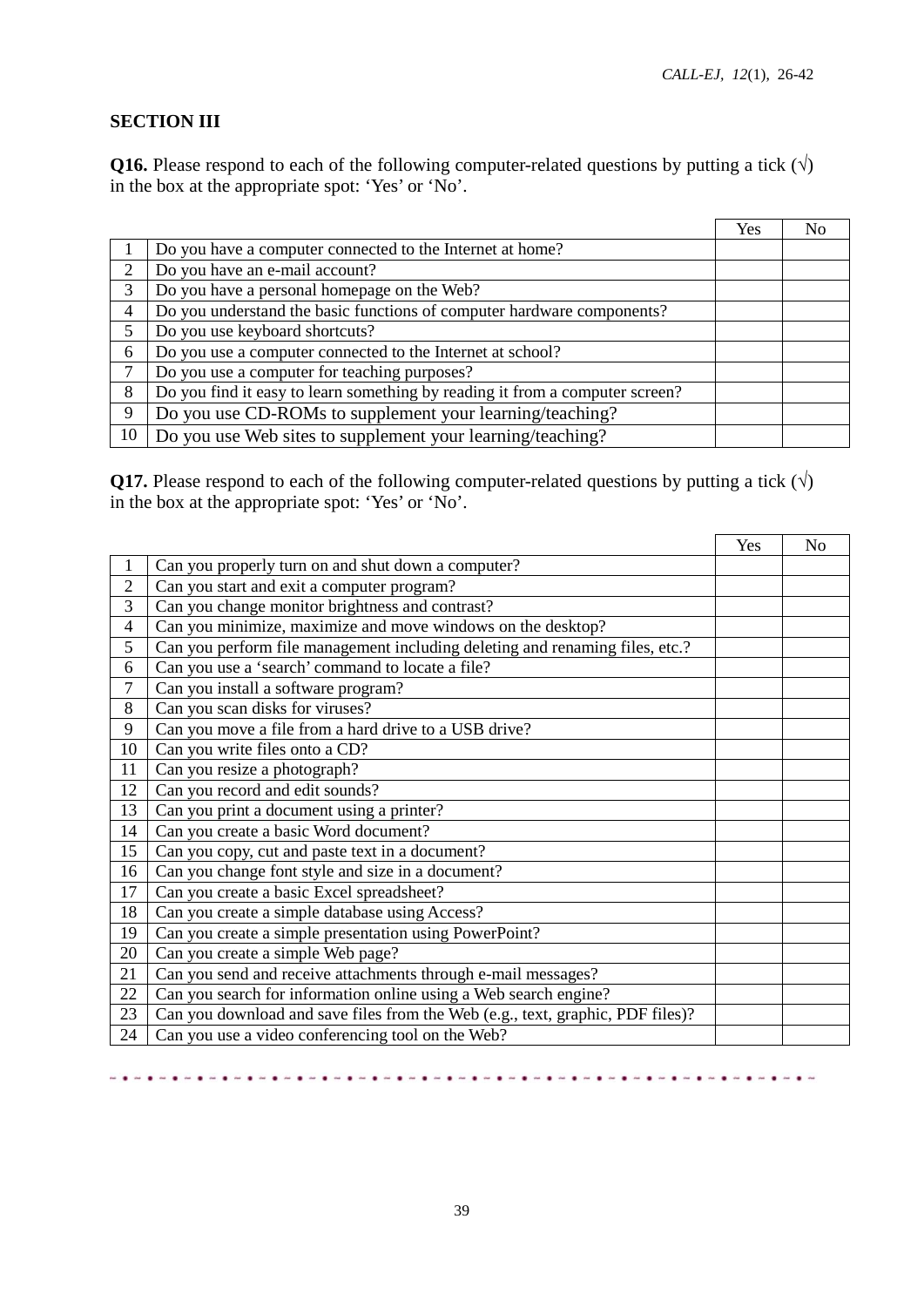# **SECTION IV**

 The following questions cover general areas of computer knowledge. You may not know the answers to all questions, but please attempt to answer them without asking others or referring to books.

**Q18.** Please choose the best answer for each question and put a tick  $(\sqrt{)}$  in the box at the appropriate spot: '1', '2', '3' or '4'.

|                |                                                                                                                | 1 | $\overline{2}$ | 3 | $\overline{4}$ |
|----------------|----------------------------------------------------------------------------------------------------------------|---|----------------|---|----------------|
|                | What is a folder?                                                                                              |   |                |   |                |
|                |                                                                                                                |   |                |   |                |
|                | $(1)$ A document on a disk                                                                                     |   |                |   |                |
|                | (2) A window on a desktop                                                                                      |   |                |   |                |
|                | $(3)$ A shortcut to a file                                                                                     |   |                |   |                |
|                | (4) A collection of files grouped together                                                                     |   |                |   |                |
|                |                                                                                                                |   |                |   |                |
|                |                                                                                                                | 1 | $\overline{2}$ | 3 | 4              |
| $\overline{c}$ | How much information fits on a CD and a DVD?                                                                   |   |                |   |                |
|                |                                                                                                                |   |                |   |                |
|                | (1) 640KB and 1.4MB respectively<br>(2) 1.4MB and 670MB respectively                                           |   |                |   |                |
|                | (3) 670MB and 4.7GB respectively                                                                               |   |                |   |                |
|                | (4) 4.7GB and 6.4TB respectively                                                                               |   |                |   |                |
|                |                                                                                                                |   |                |   |                |
|                |                                                                                                                | 1 | $\overline{2}$ | 3 | 4              |
| 3              | What kind of program is used to edit a GIF file or a JPEG file?                                                |   |                |   |                |
|                |                                                                                                                |   |                |   |                |
|                | (1) A word processing program                                                                                  |   |                |   |                |
|                | (2) A graphic program                                                                                          |   |                |   |                |
|                | (3) An audio program                                                                                           |   |                |   |                |
|                | $(4)$ A video program                                                                                          |   |                |   |                |
|                |                                                                                                                |   |                |   |                |
|                |                                                                                                                | 1 | $\overline{2}$ | 3 | 4              |
| 4              | What is the main brain of the computer?                                                                        |   |                |   |                |
|                |                                                                                                                |   |                |   |                |
|                | $(1)$ CPU                                                                                                      |   |                |   |                |
|                | $(2)$ LAN                                                                                                      |   |                |   |                |
|                | $(3)$ RAM                                                                                                      |   |                |   |                |
|                | $(4)$ ROM                                                                                                      |   |                |   |                |
|                |                                                                                                                |   |                |   |                |
|                | What is the main function of a server in a networked environment?                                              | 1 | 2              | 3 | 4              |
| 5              |                                                                                                                |   |                |   |                |
|                |                                                                                                                |   |                |   |                |
|                |                                                                                                                |   |                |   |                |
|                | (1) The server compiles information on the Internet.<br>(2) The server controls access to networked computers. |   |                |   |                |

(3) The server saves files in HTML format.

(4) The server creates email messages and Web pages.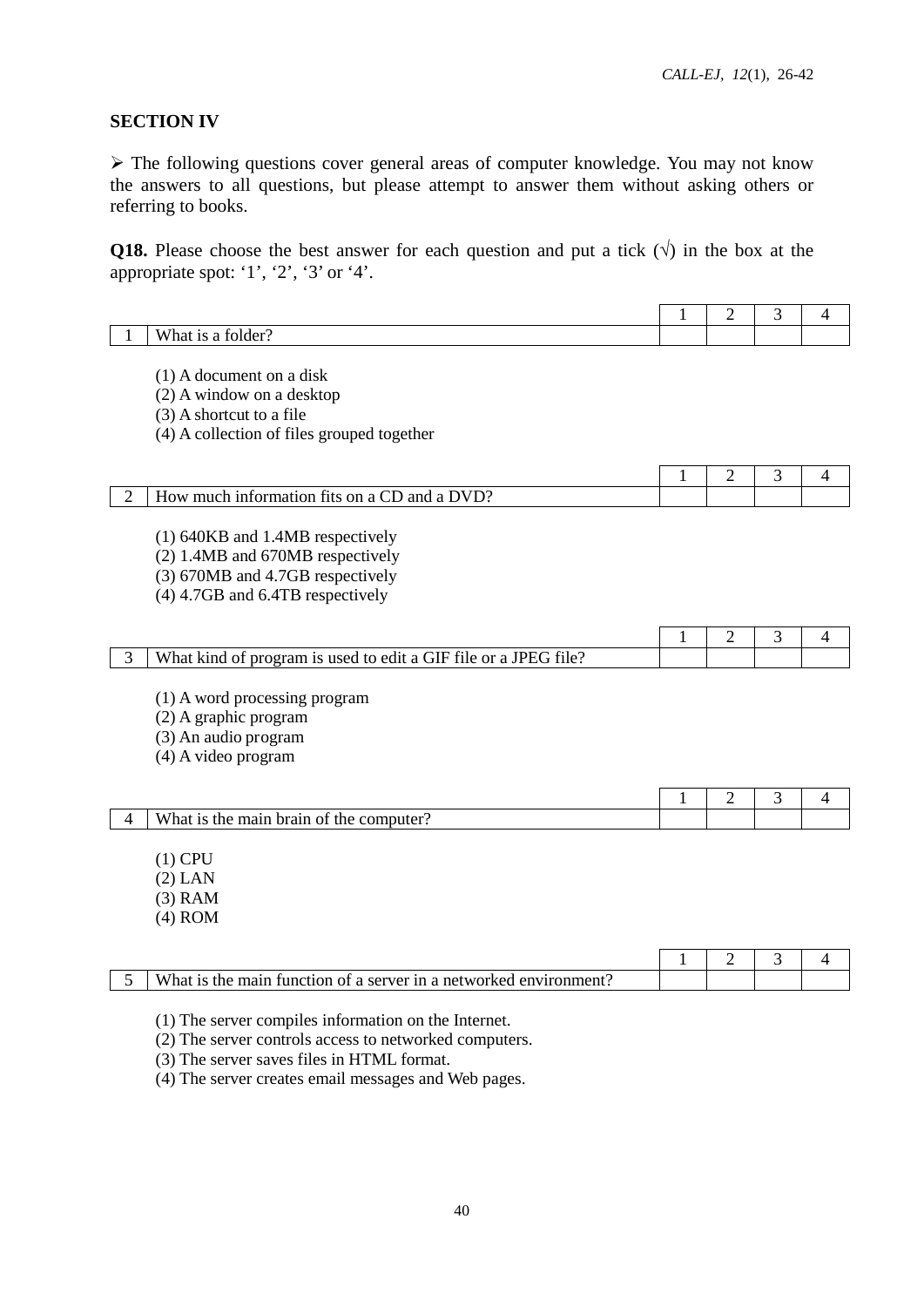| 6  | What are WAV and AIFF examples of?                                                                                                                                                | 1            | $\overline{2}$ | 3 | 4 |
|----|-----------------------------------------------------------------------------------------------------------------------------------------------------------------------------------|--------------|----------------|---|---|
|    | (1) Rich text file formats<br>(2) Graphic file formats                                                                                                                            |              |                |   |   |
|    | (3) Digital audio file formats<br>(4) Digital video file formats                                                                                                                  |              |                |   |   |
|    |                                                                                                                                                                                   | 1            | $\mathfrak{2}$ | 3 | 4 |
| 7  | Which one is not a Web search engine?                                                                                                                                             |              |                |   |   |
|    | (1) AltaVista<br>$(2)$ Yahoo<br>$(3)$ Excite<br>$(4)$ Firefox                                                                                                                     |              |                |   |   |
|    |                                                                                                                                                                                   | $\mathbf{1}$ | $\overline{2}$ | 3 | 4 |
| 8  | Which one is not an output device?                                                                                                                                                |              |                |   |   |
|    | (1) Speaker<br>(2) Keyboard<br>(3) Monitor<br>(4) Printer                                                                                                                         |              |                |   |   |
|    |                                                                                                                                                                                   | 1            | $\overline{2}$ | 3 | 4 |
| 9  | What is a URL?                                                                                                                                                                    |              |                |   |   |
|    | (1) An email address<br>$(2)$ A title of a Web site<br>(3) An address of a Web page<br>(4) A name of a Web browser                                                                |              |                |   |   |
|    |                                                                                                                                                                                   | 1            | $\overline{2}$ | 3 | 4 |
| 10 | Which of the following is considered to be poor e-mail etiquette?                                                                                                                 |              |                |   |   |
|    | (1) Keeping messages concise<br>(2) Keeping download size to a minimum<br>(3) Using the BCC field when sending bulk email<br>(4) Using lots of capital letters to emphasize words |              |                |   |   |